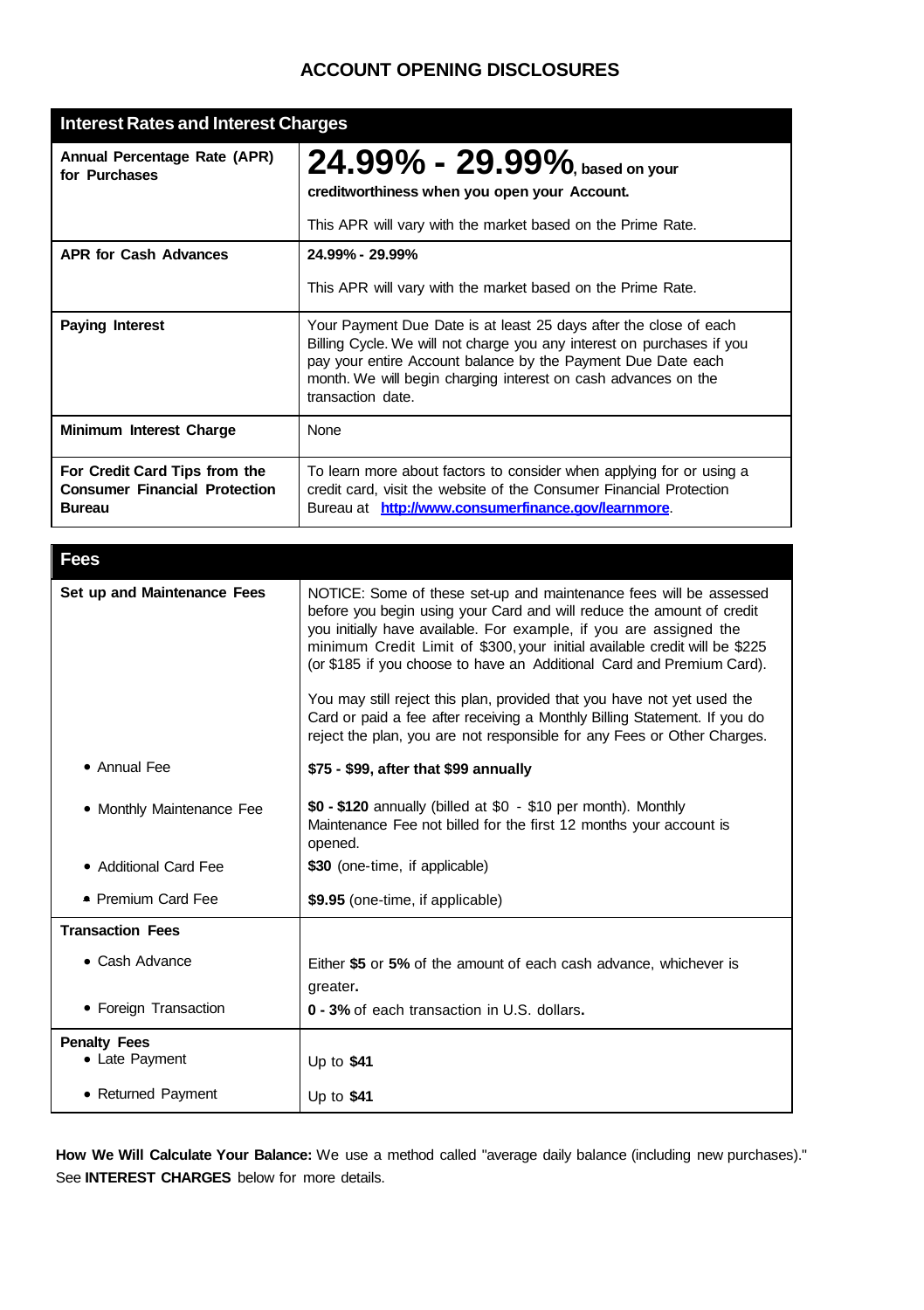#### **MINIMUM CREDIT LIMIT: \$300**

#### **INTEREST CHARGES**

**INTEREST CHARGES** for purchases and cash advances are calculated at a monthly periodic rate of 2.0825% - 2.4992%, which is equivalent to an **ANNUAL PERCENTAGE RATE** ("APR") **of 24.99 % - 29.99%.**

## **Variable Rate.**

The APR may increase or decrease on the first day of the subsequent monthly Billing Cycle based on changes in the prime rate ("Index"). The APR is calculated by adding the amount of margin stated below to the Index. The Index is the prime rate published in the Money Rates section of *The Wall Street Journal* on the 25th day of each month. If the Index is not published on that day, the Index on the next business day will be used. Any increase in the APR may increase the amount of interest charged to your Account and the total amount you must pay, and may take the form of an increase in the monthly Minimum Payment. If the Index is no longer available, we will choose a new index that is based upon comparable information. The APR for purchases and cash advances will be determined by adding a margin of 20.99% - 25.99% to the Index.

**INTEREST CHARGES** are imposed on purchases beginning on the date a purchase is posted to your Account. However, **INTEREST CHARGES** will not be imposed on purchases made in any Billing Cycle in which the previous balance shown on your Monthly Billing Statement is zero and you pay your new balance in full by the Payment Due Date shown on your Monthly Billing Statement. **INTEREST CHARGES** are imposed on cash advances beginning on the date a cash advance is obtained and continuing until the balance of your Account is paid in full. There is no time in which you can pay the balance of cash advances in order to completely avoid **INTEREST CHARGES**.

**INTEREST CHARGES** for a Billing Cycle are calculated separately for purchases and cash advances. There is no minimum **INTEREST CHARGE**. The **INTEREST CHARGE** calculation begins on the date the transaction is posted to your Account.

For purchases, the **INTEREST CHARGE** is computed by multiplying the monthly periodic rate by the average daily balance of purchases. To determine the average daily balance of purchases, we take the beginning outstanding balance of purchases each day, add any new purchases, and subtract any payments and/or credits. This gives us the daily balance of purchases. (Any daily balance that is a credit balance is treated as zero (\$0.00) balance.) Then, we add all the daily balances of purchases for the Billing Cycle together and divide the total by the number of days in the Billing Cycle. This gives us the average daily balance of purchases.

For cash advances, the **INTEREST CHARGE** is computed by multiplying the monthly periodic rate by the average daily balance of cash advances. To get the average daily balance of cash advances, we take the beginning outstanding balance of cash advances each day, add in any new cash advances, and subtract any payments and/or credits that we apply to the cash advance balance. This gives us the daily balance of cash advances. (Any daily balance that is a credit balance is treated as zero (\$0.00) balance.) Then, we add all the daily balances of cash advances for the Billing Cycle together and divide the total by the number of days in the Billing Cycle. This gives us the average daily balance of cash advances.

## **FEES AND OTHER CHARGES**

Your Account is subject to the following Fees and Other Charges, each of which may be charged to your Account:

**Cash Advance Fee.** In addition to the **INTEREST CHARGE** on cash advances, there is a fee of 5% or \$5, whichever is greater, for each cash advance posted to your Account that month ("Cash Advance Fee"). **NO CASH ADVANCES ARE PERMITTED DURING THE FIRST 95 DAYS AN ACCOUNT IS OPEN.**

**Additional Card Fee.** Your Account will be assessed a one-time additional card fee of \$30 for each authorized user you add to your Account.

**Foreign Currency Transaction Fee.** Your Account will be assessed a foreign currency transaction fee equal to 0% - 3% of any transaction made in a foreign currency that is converted to U.S. Dollars.

**Annual Fee.** Your Account will be assessed an Annual Fee of \$75 - \$99 ("Annual Fee"). The Annual Fee will be billed to your Account once the account is opened, and on or about your anniversary date each year. Your payment of the Annual Fee does not affect our right to close your Account or our ability to limit transactions on your Account.

**Annual Fee Renewal Refund Disclosure**. We will refund the Annual Fee charged to your Account if you notify us, within 30 days from the date of the Monthly Billing Statement on which it appears, that you wish to close your Account.

**Monthly Maintenance Fee.** Your Account will be assessed a monthly maintenance fee, which will be billed at \$0 -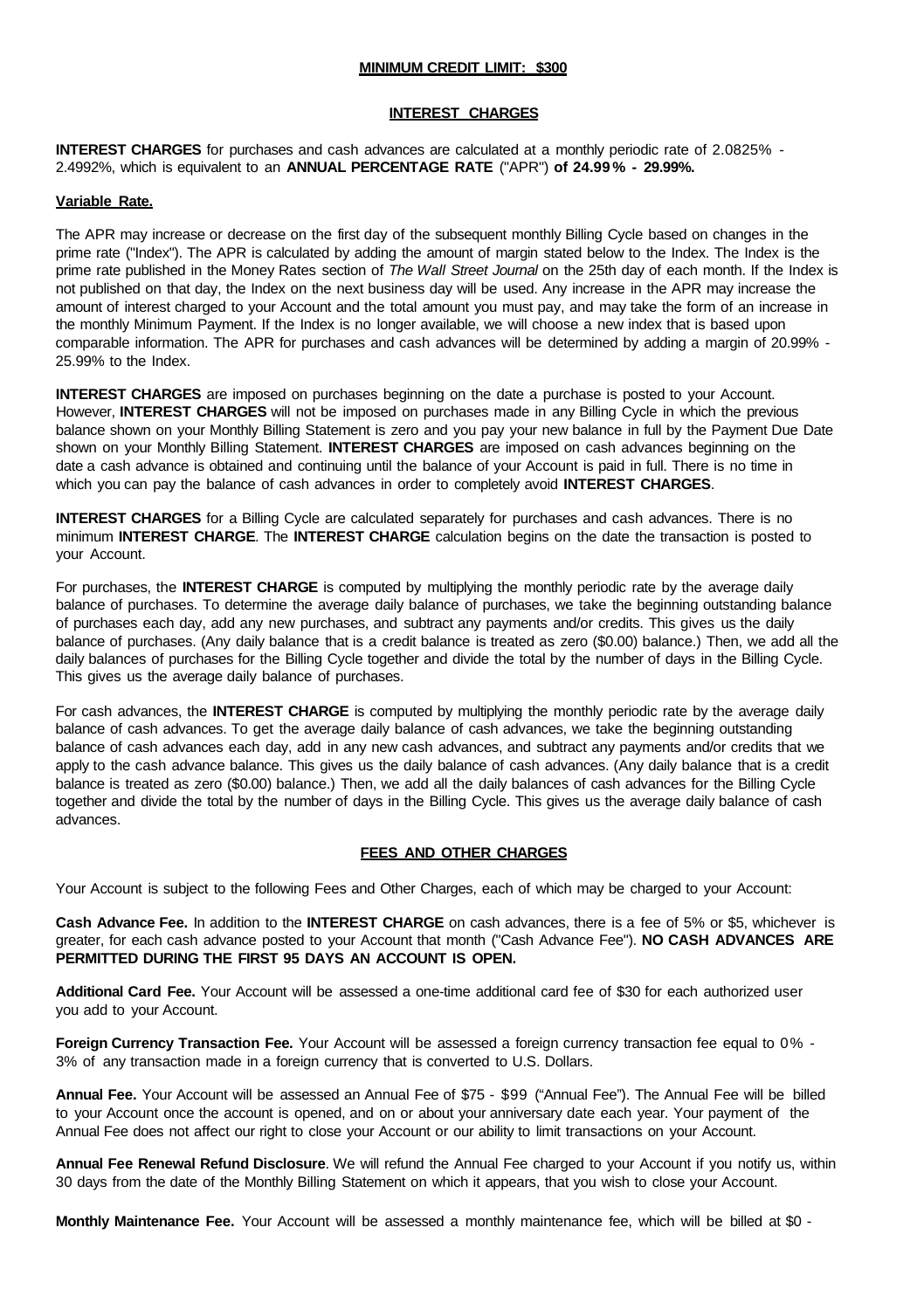\$10 per month to your Account ("Monthly Maintenance Fee") at the end of each Billing Cycle. The Monthly Maintenance Fee will not be billed in the first 12 months your account is open. Your payment of the Monthly Maintenance Fee does not affect our right to close your Account or our ability to limit transactions on your Account.

**Premium Card Fee.** Your Account will be assessed a one-time premium card fee of \$9.95 if you elect to receive a premium card.

**Late Payment Fee.** If we do not receive a payment from you in at least the amount of the minimum payment due ("Minimum Payment") by the Payment Due Date shown on your Monthly Billing Statement, you will be charged a Late Payment Fee equal to the lesser of \$30 or your Minimum Payment ("Late Payment Fee") in accordance with law. If you fail to make a timely payment in any of the six (6) Billing Cycles after the initial late payment, you will be charged \$41 or the amount of the required Minimum Payment, whichever is less. We may refer to this fee as the "Late Fee" or "Late Charge".

**Returned Payment Fee.** If you make a payment on your Account and your check or other payment instrument (including an electronic funds transfer or a telephone authorized draft) is not honored for any reason or cannot be processed, we will charge a Returned Payment Fee equal to the lesser of \$30 or your Minimum Payment ("Returned Payment Fee"). In the event a payment is returned in any of the six (6) Billing Cycles after the initial returned payment, you will be charged \$41 or the amount of the required Minimum Payment, whichever is less. The charge may be imposed even if we elect to represent the item and it is paid upon our re- presentment. We will not charge both a Late Payment Fee and a Returned Payment Fee based upon a single payment.

**OPTIONAL EXPEDITED PAYMENT SERVICE FEE**: If you opt to make an expedited payment by calling a live customer service representative by phone, we may impose an Expedited Payment Service Fee. You will be informed of the exact amount of the Expedited Payment Service Fee before you complete the transaction. An "expedited payment" means crediting a payment to your Account the same day, or if the payment is received on a day that we do not receive payments, or after 5:00pm EST, then crediting the payment to your Account on the next business day we receive payments. If you choose to make an expedited payment through a self-service method, including through the automated telephone system, online or via the Mobile App, no Expedited Payment Service Fee is imposed. In addition, Late Payment Fees may apply if your Account is past due.

## **OTHER IMPORTANT DISCLOSURES:**

**Authorization.** You certify that all the information given in this application is true and correct and you are giving this information in order to obtain credit and authorize us to obtain information concerning any statements herein. You agree to furnish us with all requested information. You authorize us to charge the Annual Fee, Monthly Maintenance Fee and Additional Card Fee (if applicable) to your Account.

**Applicable Law.** This Agreement and your Account, and any claim, dispute or controversy (whether in contract, tort, or otherwise) at any time arising from or related to your Account, this Agreement or any transferred balances, are governed by and construed in accordance with applicable federal law and, to the extent not preempted by federal law, by the laws of Utah (without applying its choice-of-law rules). The formation, legality, enforceability, and interpretation of this Agreement, and any amounts contracted for, charged and received under this Agreement, will be governed by such laws. This Agreement is entered into between you and us in Utah, regardless of the state of your residence or whether or not your Account or Card is used in Utah. Our decisions regarding the extension of credit to you are made in the State of Utah. Federal and Utah law will also apply to any controversy, claim, or dispute arising from or relating in any way to the subject matter of this Agreement and your Account, including, without limitation, statutory, equitable, and tort claims.

Federal law provides important protections to members of the Armed Forces and their dependents relating to extensions of consumer credit. In general, the cost of consumer credit to a member of the Armed Forces and his or her dependent may not exceed an annual percentage rate of 36 percent. This rate must include, as applicable to the credit transaction or account: The costs associated with credit insurance premiums; fees for ancillary products sold in connection with the credit transaction; any application fee charged (other than certain application fees for specified credit transactions or accounts); and any participation fee charged (other than certain participation fees for a credit card account). To be provided with an oral disclosure of this information, please call toll-free 1-800-935-3808.

**Availability of Credit and Payment Holds.** Generally, payments are credited to your Account on the day they are received. Available credit created as a result of payments posted to your Account may not be available for up to seven days, or longer if circumstances warrant an additional hold, or if we deem ourselves at risk for any reason. If you use a payment service provided by a third party to deliver your payment to us, that third party may charge you a fee for such service; such third party fees will not be billed to your Account. Credit to your Account may be delayed up to five (5) days if payment is (a) not received at the Payment Address or (b) not accompanied by the payment coupon portion of your Monthly Billing Statement. Delayed crediting may result in Late Fee and additional **INTEREST CHARGES** and Fees being applied to your Card.

**Credit Limit Increases.** Your Credit Limit will be doubled if you make at least your Minimum Monthly Payment by the Payment Due Date each month for the first 6 monthly Billing cycles. Thereafter, your Account will be reviewed periodically for future Credit Limit Increases in accordance with Applicable Law. In order to receive a Credit Limit Increase, you must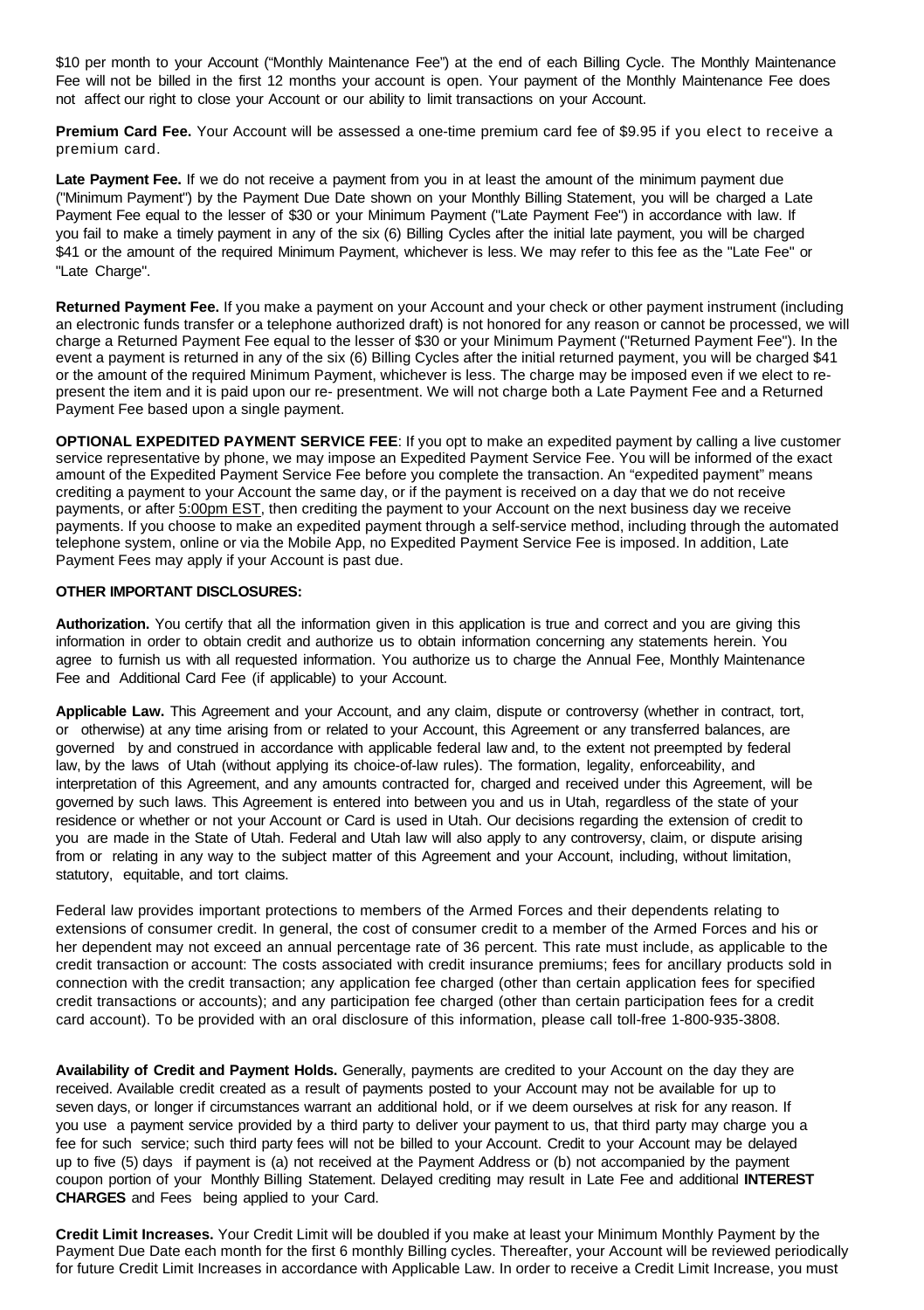qualify for and elect to receive such increase. Each Credit Limit Increase may vary in size but will be subject to a maximum Credit Limit of \$3,000. Each Credit Limit Increase will appear on your Account no later than one (1) month after you have qualified for such increase. We may change the criteria applied to determine your eligibility for a Credit Limit Increase at any time in our sole discretion in accordance with Applicable Law. In addition, we may elect, in our sole discretion, to modify or discontinue the practice of granting Credit Limit Increases.

**Your Consent to Automated-Dialer and Pre-recorded Calls and Text Messages.** By providing us with a telephone number(s), at any time, you consent and authorize us to contact you regarding your Account at such number(s) using any lawful means of communication, including, but not limited to calls placed to your cell, mobile or other phone using an automated dialing service, pre-recorded messages or text messages. Standard text messaging and/or calling charges imposed by your provider may apply. If you provide telephone number(s) for which you are not the subscriber, you understand that you shall indemnify us for any costs and expenses, including reasonable attorneys' fees, incurred as a result of us attempting to contact you at the number(s). You do have the option to opt out of receiving communications at that number any time thereafter by contacting us at [the customer service telephone number provided on your statement], or sending written notice to us to the following address: [Celtic Bank, c/o Continental Finance Company, P.O. Box 3220, Buffalo, NY 14240-3220]. You must retain proof of delivery. If you send communications to any other address, we may not process your request.

## **YOUR BILLING RIGHTS**

## **KEEP THIS NOTICE FOR FUTURE USE**

This notice tells you about your rights and our responsibilities under the Fair Credit Billing Act.

## **What To Do If You Find A Mistake On Your Monthly Billing Statement.**

If you think there is an error on your Monthly Billing Statement, write to us at:

Continental Finance P.O. Box 3220 Buffalo, NY 14240-3220

#### **In your letter, give us the following information:**

- Account information: Your name and Account number.
- Dollar amount: The dollar amount of the suspected error.
- Description of problem: If you think there is an error on your Monthly Billing Statement, describe what you believe is wrong and why you believe it is a mistake.

You must contact us: Within 60 days after the error appeared on your Monthly Billing Statement.

● At least 3 business days before an automated payment is scheduled, if you want to stop payment on the amount you think is wrong.

You must notify us of any potential errors in writing. You may call us, but if you do we are not required to investigate any potential errors and you may have to pay the amount in question.

## **What Will Happen After We Receive Your Letter When we receive your letter, we must do two things:**

- 1. Within 30 days of receiving your letter, we must tell you that we received your letter. We will also tell you if we have already corrected the error.
- 2. Within 90 days, of receiving your letter, we must either correct the error or explain to you why we believe the Monthly Billing Statement is correct.

#### **While we investigate whether or not there has been an error:**

- We cannot try to collect the amount in question, or report you as delinguent on that amount.
- The charge in question may remain on your Monthly Billing Statement, and we may continue to charge you **INTEREST CHARGES** on that amount.
- While you do not have to pay the amount in question, you are responsible for the remainder of your Account balance.
- We can apply any unpaid amount against your Credit Limit.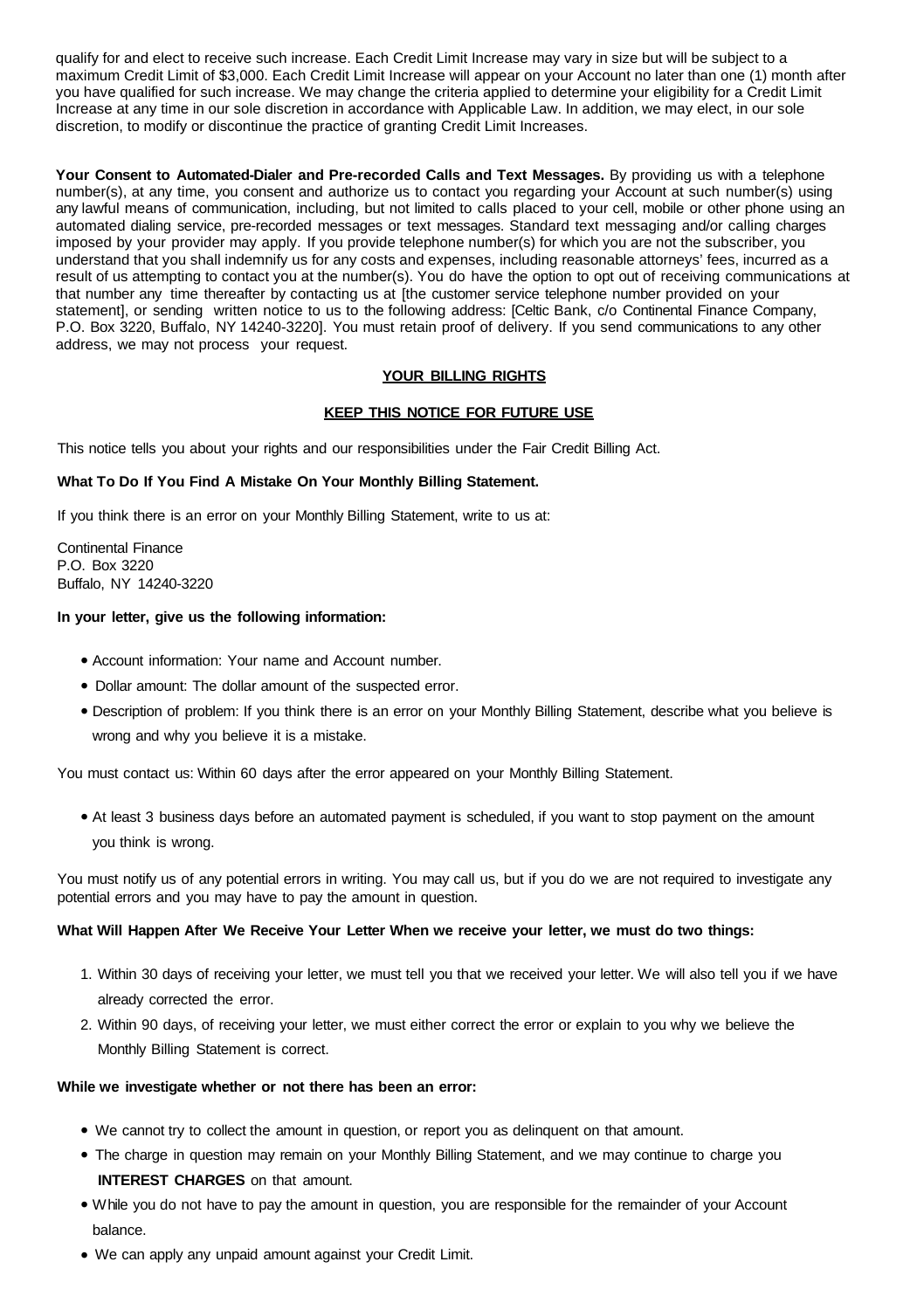**After we finish our investigation, one of two things will happen:**

- *If we made a mistake:* You will not have to pay the amount in question or any **INTEREST CHARGES,** Fees and Other Charges related to that amount.
- *If we do not believe there was a mistake:* You will have to pay the amount in question, along with applicable **INTEREST CHARGES**, Fees and Other Charges. We will send you a Monthly Billing Statement of the amount you owe and the date payment is due. We may then report you as delinquent if you do not pay the amount we think you owe.

If you receive our explanation but still believe your Monthly Billing Statement is wrong, you must write to us within 10 days telling us that you still refuse to pay. If you do so, we cannot report you as delinquent without also reporting that you are questioning your Monthly Billing Statement. We must tell you the name of anyone to whom we reported you as delinquent, and we must let those organizations know when the matter has been settled between us.

If we do not follow all of the rules above, you do not have to pay the first \$50 of the amount you question even if your Monthly Billing Statement is correct.

## **Your Rights if You Are Dissatisfied With Your Credit Card Purchases.**

If you are dissatisfied with the goods or services that you have purchased with your Card and you have tried in good faith to correct the problem with the merchant, you may have the right not to pay the remaining amount due on the purchase.

## **To use this right, all of the following must be true:**

- 1. The purchase must have been made in your home state or within 100 miles of your current mailing address, and the purchase price must have been more than \$50. (Note: Neither of these are necessary if your purchase was based on an advertisement we mailed to you, or if we own the company that sold you the goods or services.)
- 2. You must have used your Card for the purchase. Purchases made with cash advances from an ATM or with a check that accesses your Account do not qualify.
- 3. You must not yet have fully paid for the purchase.

If all of the criteria above are met and you are still dissatisfied with the purchase, contact us *in writing* at:

Continental Finance P.O. Box 3220 Buffalo, NY 14240-3220

While we investigate, the same rules apply to the disputed amount as discussed above. After we finish our investigation, we will tell you our decision. At that point, if we think you owe an amount and you do not pay, we may report you as delinquent.

## **STATE DISCLOSURES**

**California Residents.** A married applicant may apply for a separate Account. As required by law, you are hereby notified that a negative credit reporting reflecting on your credit record may be submitted to a Consumer Reporting Agency if you fail to fulfill the terms of your credit obligations. After credit approval, each applicant shall have the right to use the Account up to the limit of the Account. Each applicant may be liable for amounts extended under the plan to any joint applicant.

**Delaware Residents.** Service charges not in excess of those permitted by law will be charged on the outstanding Account balances from month to month.

**Kentucky Residents.** You may pay the unpaid balance of your Account in whole or in part at any time.

**New York and Vermont Residents.** We may obtain a consumer report for any legitimate purpose in connection with your Account or your application, including but not limited to reviewing, modifying, renewing and collecting on your Account. Upon your request, we will inform you of the names and addresses of any Consumer Reporting Agencies that have furnished the reports. New York residents may contact the New York State Banking Department (1-800-342-3736) to obtain a comparative list of credit card rates, fees and grace periods.

**Ohio Residents.** The Ohio laws against discrimination require that all creditors make credit equally available to all credit worthy customers, and that Consumer Reporting Agencies maintain separate credit histories on each individual upon request. The Ohio Civil Rights Commission administers compliance with this law.

**Married Wisconsin Residents.** No provision of any marital property agreement, unilateral statement, or court order applying to marital property will adversely affect a creditor's interests unless prior to the time credit is granted, the creditor is furnished with a copy of the agreement, statement, or court order, or has actual knowledge of that provision. Married Wisconsin residents are required to contact us at P.O. Box 3220, Buffalo, NY 14240-3220 to provide the name and address of your spouse.